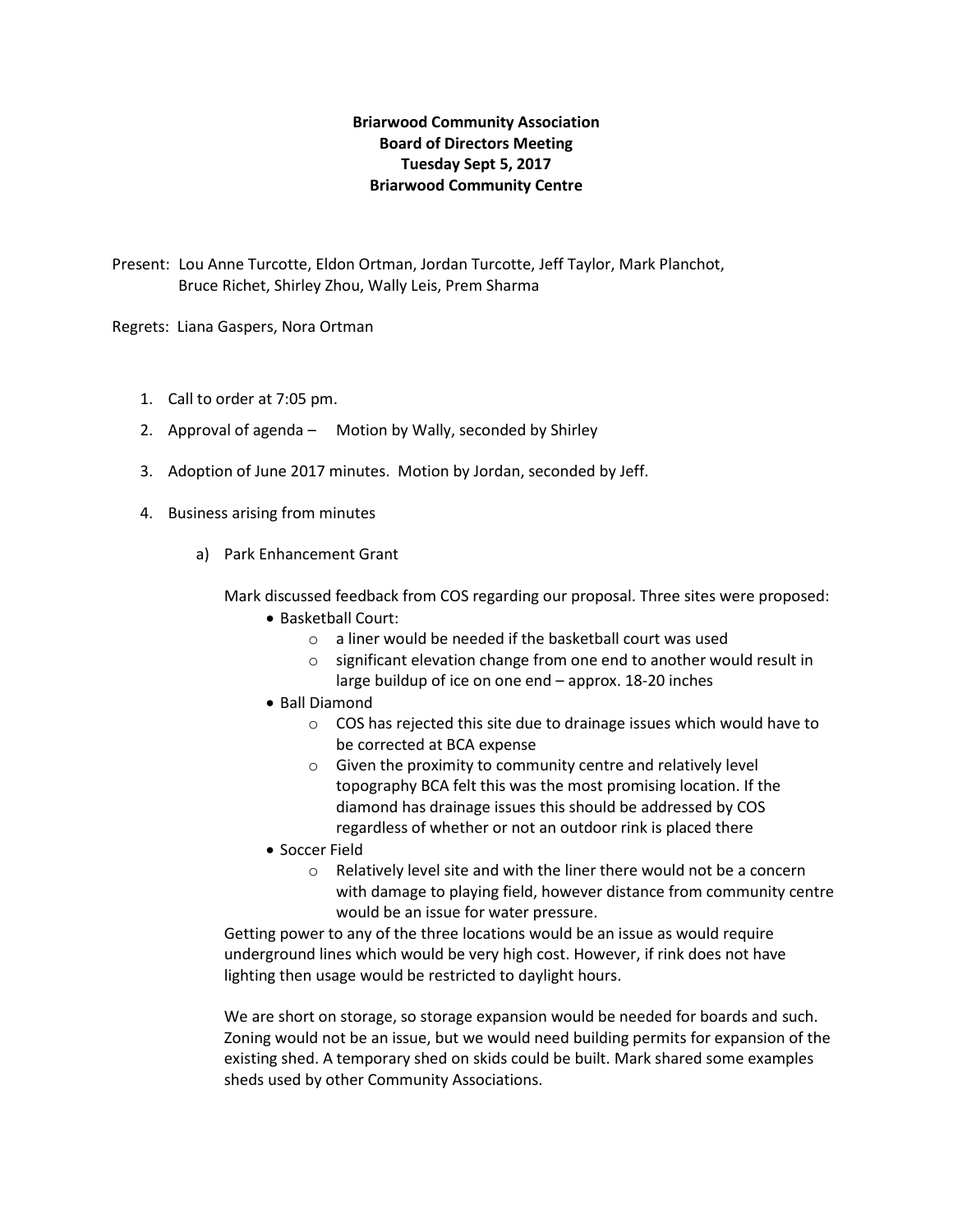As part of the storage discussion, Mark asked if setup of a temporary rink near the community centre would free up space in the existing shed. Eldon indicated that if we were to continue to maintain any skating surface on the Briarwood Lake (even a skating oval) the quad would still be required along with the front blade and sweeper. If we did not maintain any skating surface on the lake then we would not require the quad and attachments however we would require a walk behind sweeper to go along with the walk behind snowblower we already have. Bruce pointed out that if we did not have any skating surface on the lake then the temporary skating surface we are currently proposing may not be large enough and would not be suitable for hockey given the low profile boards.

Mark indicated that for construction of shed addition to happen next spring the permit applications should be done this fall. Construction of a temporary shed (separate building) does not require a permit if under 100 sq ft and we are not allowed to build larger than that. Eldon reminded the board that given the expected cost of this project approval would be required at the AGM next spring and as a result he was concerned with proceeding very far before then including incurring costs for permits. Wally expressed concern with proceeding with this type of project that requires not only significant BCA funds but would require significant volunteer support for setup, winter maintenance and teardown. Given the number of open positions currently on the board and challenges of getting support he wondered if we should consider not maintaining the skating surface on the lake this winter and see what kind of response we would get and if people concerned about not having the outdoor rink would be prepared to provide volunteer support to either the pond rink or the temporary rink we are proposing. As this discussion had taken significant time and there are additional agenda items to address the decision was made to shelve this issue until the next meeting so board members could consider further the issues we are facing.

Mark advises that COS may contribute funds to the project depending on final scope and costs.

b) Basketball court line painting

 - the work has been done and Bruce indicated there was almost instant uptake by the public; a success!

c) Crosswalk markings for Briarwood Road at Briarwood Park/Beechmont Cres

 - the city is monitoring that crosswalk to determine if any action is required ie: "zebra line painting". Eldon and Bruce reiterated BCA position that the crosswalk markings as they currently exist are extremely faint which greatly diminishes the safety factor which is why the crosswalk was requested.

### 5. Correspondence